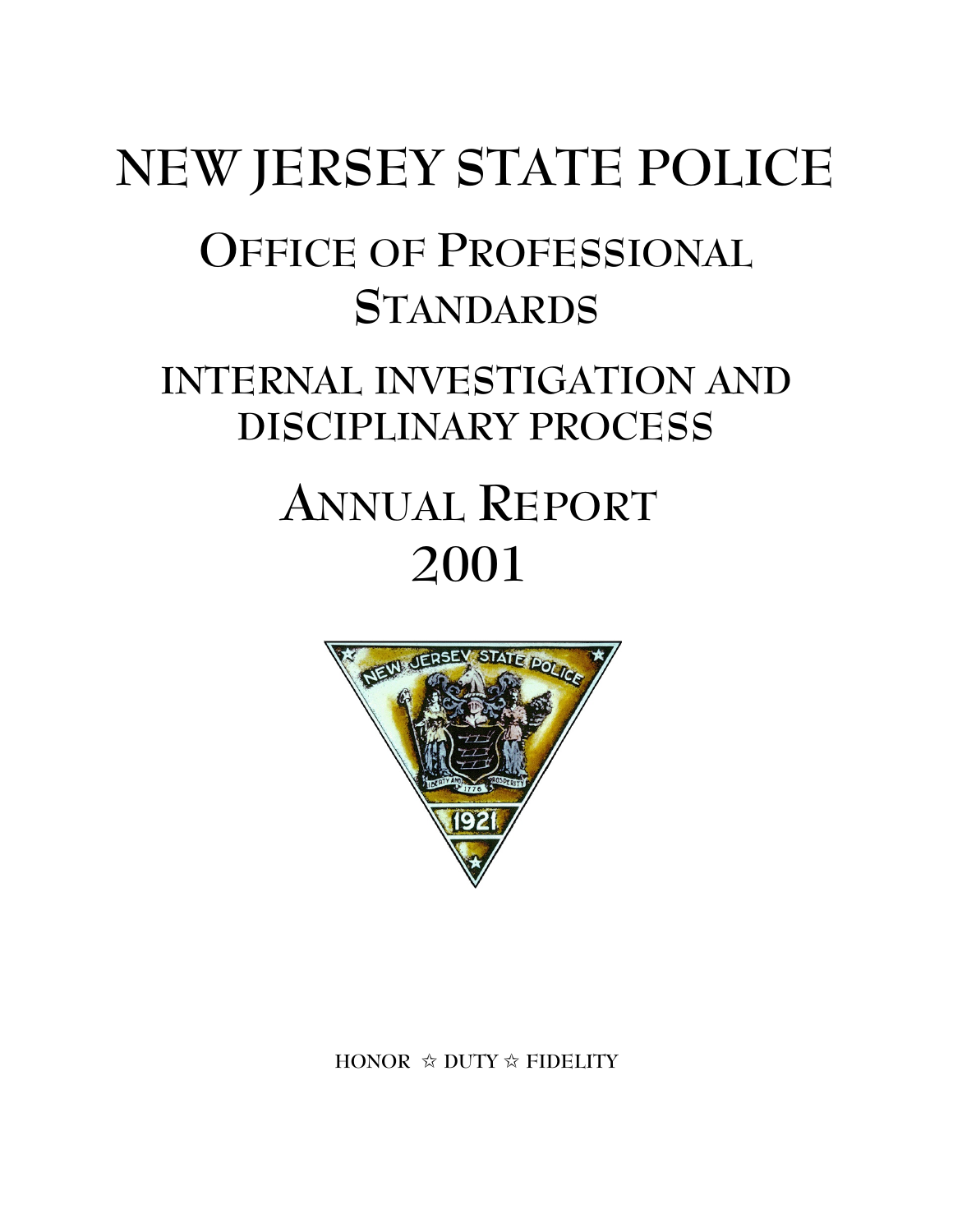#### **TABLE OF CONTENTS**

| CRIMINAL PROCEEDINGS INVOLVING MEMBERS OF THE STATE POLICE  9<br>On-duty Conduct: State Police or Other Law Enforcement Agency Initiated Proceedings  10 |
|----------------------------------------------------------------------------------------------------------------------------------------------------------|
|                                                                                                                                                          |
|                                                                                                                                                          |
| YEAR 2001 SUMMARY OF NEW COMPLAINTS AND COMPLETED CASES 13                                                                                               |
|                                                                                                                                                          |
|                                                                                                                                                          |
|                                                                                                                                                          |
|                                                                                                                                                          |
|                                                                                                                                                          |
| SYNOPSIS OF MINOR DISCIPLINE.<br>$\ldots 20$                                                                                                             |
|                                                                                                                                                          |
|                                                                                                                                                          |
|                                                                                                                                                          |

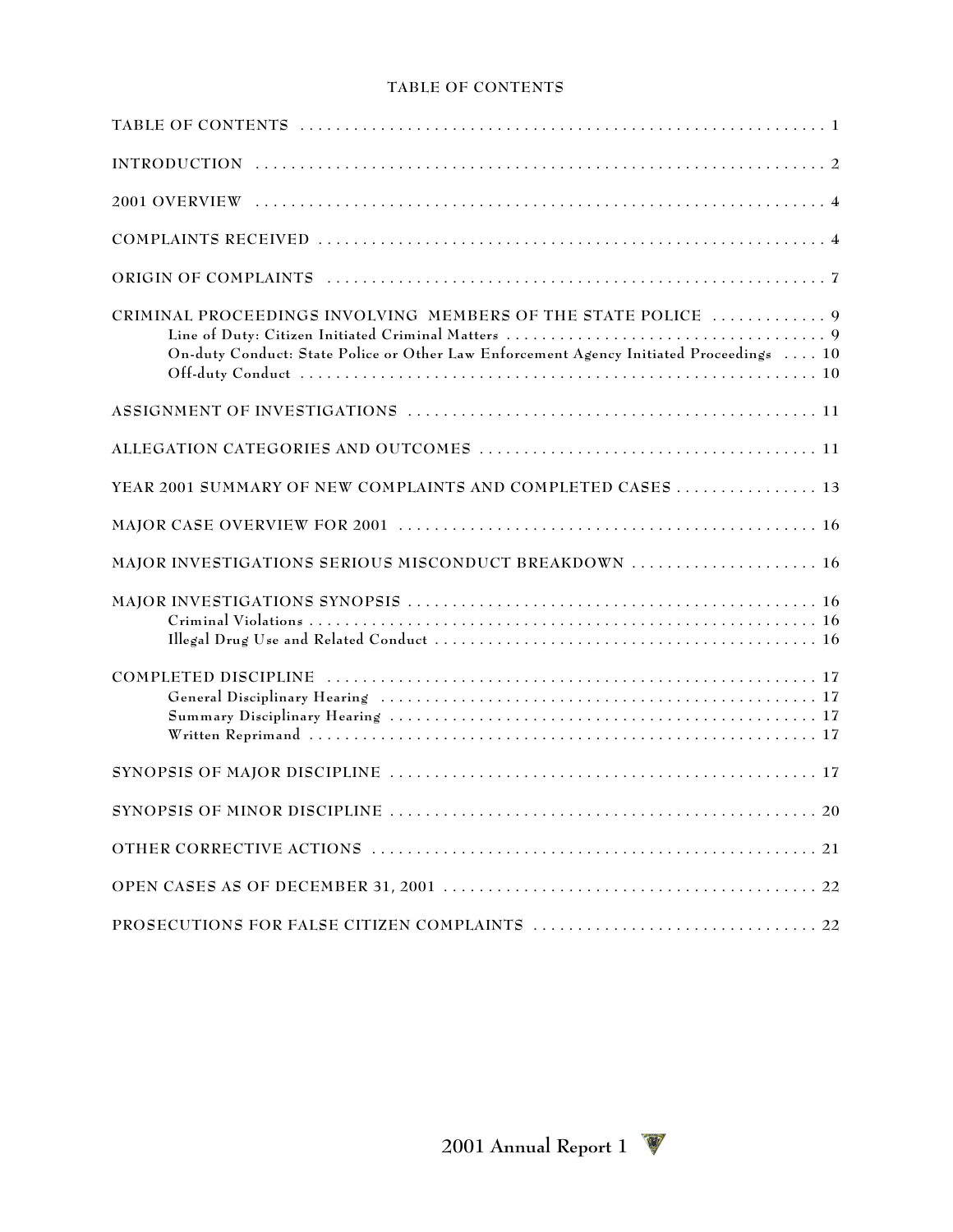## **INTRODUCTION**

## **THE DISCIPLINARY PROCESS OF THE NEW JERSEY STATE POLICE**

**The New Jersey Division of State Police is a statewide police organization that provides a full range of police services. During 2001, the sworn complement was 2,640 at its highpoint. During the year, troopers of the State Police were involved in hundreds of thousands of police citizen contacts. Many of these interactions were routine. Many involved stressful and critical situations.** 

**The disciplinary system of the New Jersey State Police is unique within the state. The New Jersey Supreme Court has recognized:**

**Unlike the comparably routine issues of discipline that might arise in connection with employees in other departments of state government, the discipline of state troopers implicates not only the proper conduct of those engaged in the most significant aspects of law enforcement, involving the public safety and the apprehension of dangerous criminals, but also the overall effectiveness, performance standards, and morale of the State Police. As such, discipline of state troopers involves the most profound and fundamental exercise of managerial prerogative and policy. 1**

**The New Jersey State Police accepts, reviews and responds to all complaints received from the public. These include anonymous complaints, complaints from third party witnesses and complaints from parties not directly involved in the incident from which an allegation arises. Notwithstanding the occurrence of citizens requesting to withdraw a previously made complaint, the investigation is continued with or without the assistance of the citizen making the complaint. The investigative process assesses the propriety of all conduct during the incident in which the alleged misconduct occurred. If during the course of an investigation there is an indication that misconduct occurred other than that alleged, the Division also investigates the additional potential misconduct to its logical conclusion.**

**The State Police, as an employer, is made up of over 3,926 employees including the aforementioned sworn members and the Division's civilian professional and support personnel. Due to the unique mission of the State Police, the Office of Professional Standards handles complaints from the public about troopers' conduct, allegations of criminal conduct on the part of a member and also adjudicates routine employee discipline handled for other state and local employees as personnel matters under New Jersey Department of Personnel rules and regulations.**

**State of New Jersey v. State Troopers Fraternal Association, 134 N.J. 393, 416 <sup>1</sup> (1993)**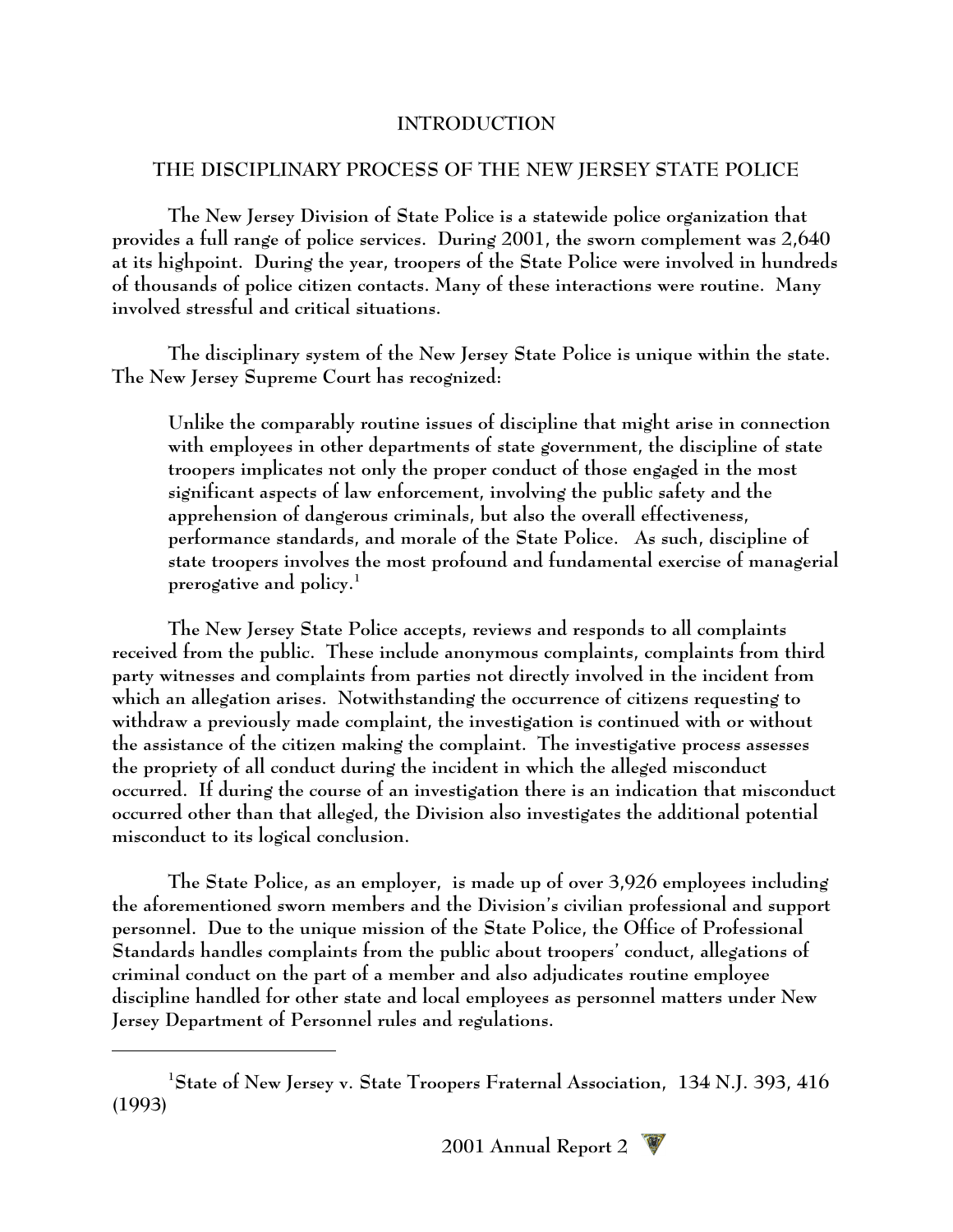**The statistics and cases embodied in this report represent all disciplinary matters involving troopers. It would be inaccurate to attribute the sum of these statistics and cases to allegations arising from citizen complaints alleging line of duty misconduct on the part of a trooper since the statistics also include internally generated allegations of violations of the Division's rules and regulations.**

**During the year 2001, significant initiatives begun in 2000 have been continued. New campaigns have been undertaken to enhance the internal affairs and disciplinary process and to increase public confidence. The reorganization of the office formerly known as the Internal Affairs Bureau to establish the Office of Professional Standards moved the investigative and adjudication functions from the Division Staff Section and placed them under the control of a Major reporting directly to the Superintendent. During 2001, the Division policy that governs the Office of Professional Standards was completely revised and adopted. The Office of State Police Affairs, Office of the Attorney General, was established in 1999 by the Attorney General as an external entity to the State Police that continues to work jointly with the Division reviewing all complaints, investigations and adjudications handled by the Office of Professional Standards. The Office of State Police Affairs also has the authority and staff to conduct its own investigations as well as to handle matters at the request of the State Police.**

**Under the consent decree entered into between the United States and the State of New Jersey on December 30, 1999, federal monitors have access to and the ability to review and request additional work on all internal investigations. The Office of State Police Affairs, the Office of Professional Standards and the federal monitors continued to work together during 2001 reviewing internal investigations and the disciplinary process. They have endeavored to improve the system even further.**

**The commitment by the State of New Jersey, the Attorney General and the Superintendent to the most thorough, fair and efficient system possible is demonstrated by the increase in investigative and support personnel assigned to the Office of Professional Standards and the development and acquisition of a state of the art information technology case tracking system.**

**In January 1998, the former Internal Affairs Bureau consisted of 19 persons, sworn and civilian. This included seven investigators. As of December 31, 2001, the newly established Office of Professional Standards consisted of 63 persons including 24 full time, experienced investigators.**

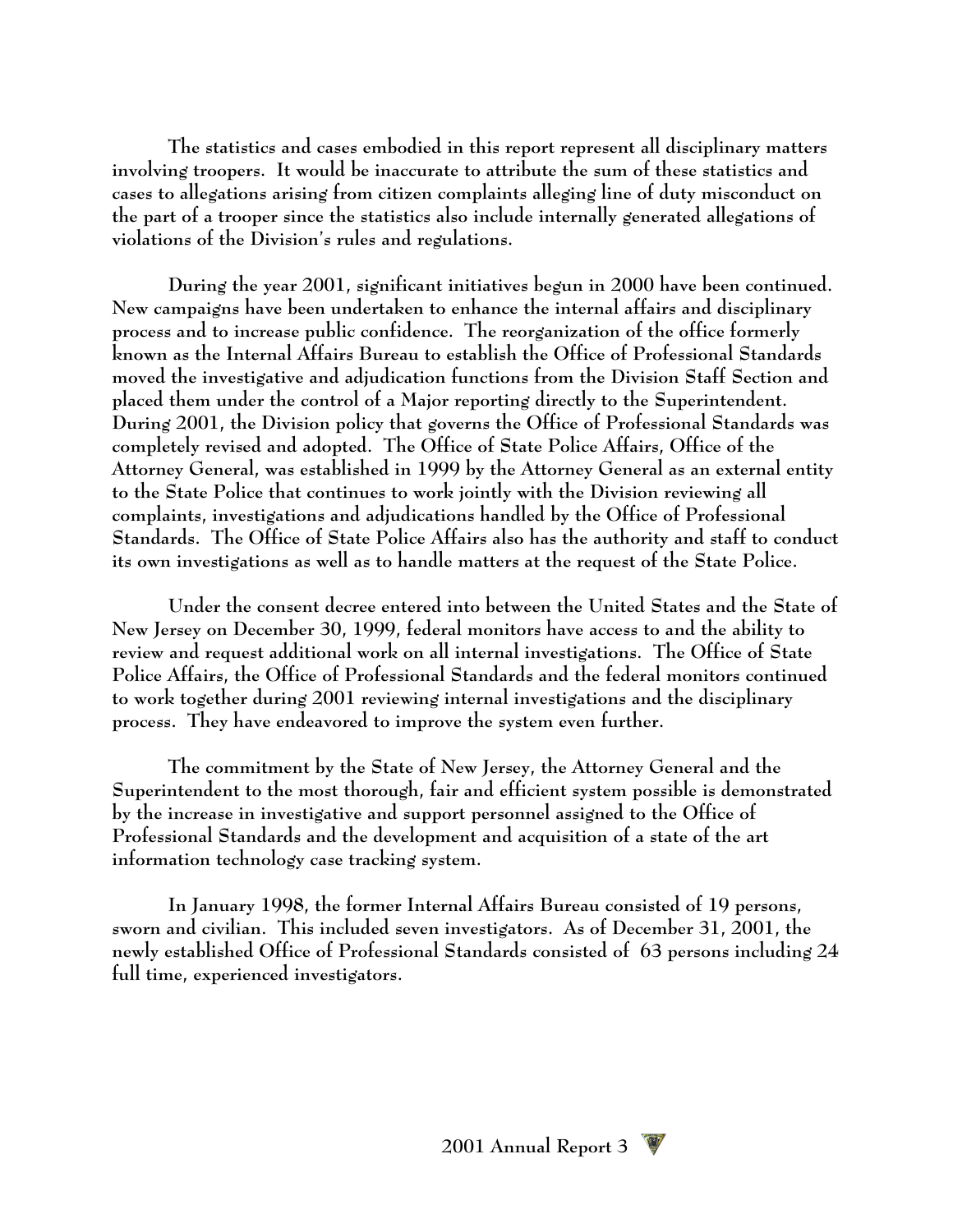#### **2001 OVERVIEW**

#### **COMPLAINTS RECEIVED**

**The Intake Unit of the Office of Professional Standards is responsible for receiving, documenting and processing all complaints alleging misconduct or a violation of State Police rules and regulations against sworn members of the New Jersey State Police. This includes complaints made by citizens as well as employment-related disciplinary matters.**

**During the year 2001, 886 incidents were reported and processed by this unit compared with 716 incidents in 2000, 524 incidents in 1999 and 401 incidents in 1998. This represents a 23% increase in the number of complaints received in the year 2001 over those received in the year 2000.** 

**The increase in the number of complaints may be attributed in some part to the media attention the State Police has received. Additionally, the aggressive outreach campaign initiated in late 1999 educating the public as to how to make a complaint against or submit a compliment for a member of the Division was continued in 2001. Posters and signs describing the complaint process have been placed in every State Police facility and state operated highway service area. Additionally, every on-duty member interacting with the public carries informational brochures and compliment / complaint forms which must be provided to anyone who objects to the troopers conduct. Also, during 1999, the State Police instituted and advertised a toll free hot line available twenty-four hours which goes directly to the Office of Professional Standards. Two of the newly hired support staff are State Investigators who man the toll free hot line. Finally, the Office of State Police Affairs within the Office of the Attorney General, external to the State Police, accepts and investigates complaints while providing an alternative to citizens concerned about complaining directly to the State Police. Each of these initiatives has provided citizens significantly more opportunities to provide feedback, compliments or complaints about the operation of the Division and its personnel. These efforts continued throughout 2001. Therefore, an increase in the number of complaints is a logical outcome of these efforts.**

#### **CLASSIFICATION OF REPORTED INCIDENTS**

**When incidents are reported to the Office of Professional Standards, they are placed in one of three categories after being reviewed by the Commanding Officer. When the reported incident does not infer a trooper has violated any of the Division's Rules and Regulations, Standing Operating Procedures, or applicable federal or state laws, the incident is classified as an Administrative matter.**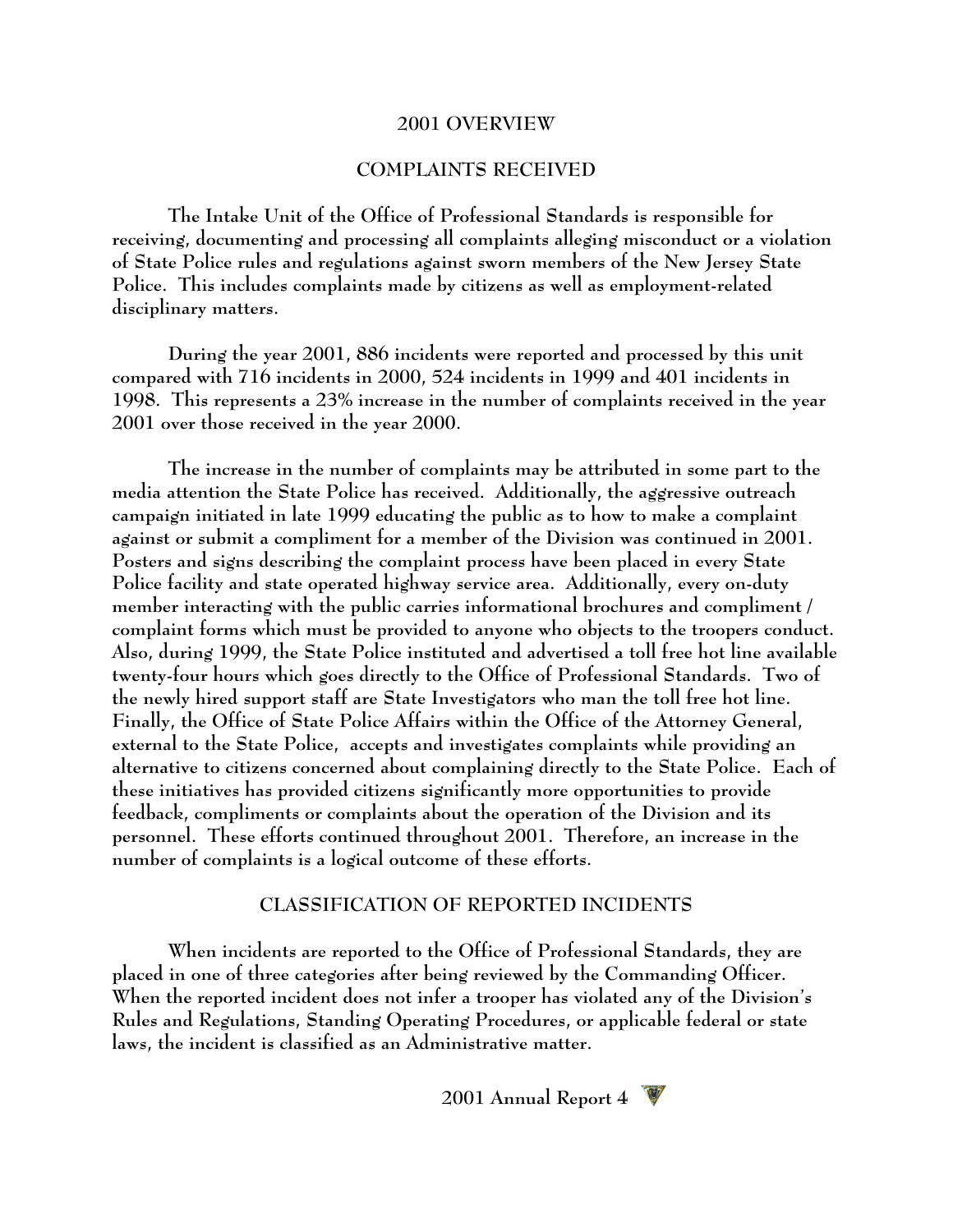**When the Division receives a complaint that a trooper has violated any of the Division's Rules and Regulations, Standing Operating Procedures, or any applicable federal or state statutes, the matter is classified as Misconduct, and an Internal Investigation is initiated.**

**When the Division's Equal Employment Opportunity / Affirmative Action Bureau conducts an investigation and allegations are substantiated against enlisted members of the Division, those cases are forwarded to the Office of Professional Standards for disciplinary action.**

|                                                                      | 1998 | 1999     | 2000 | 2001 |
|----------------------------------------------------------------------|------|----------|------|------|
| ADMINISTRATIVE ISSUES                                                | 176  | 167      | 128  | 239  |
| MISCONDUCT COMPLAINTS                                                | 224  | 357      | 580  | 642  |
| EEO / AA INVESTIGATIONS<br><b>FORWARDED FOR</b><br><b>DISCIPLINE</b> |      | $\Omega$ | 8    | 5    |
| <b>TOTALS</b>                                                        | 401  | 524      | 716  | 886  |

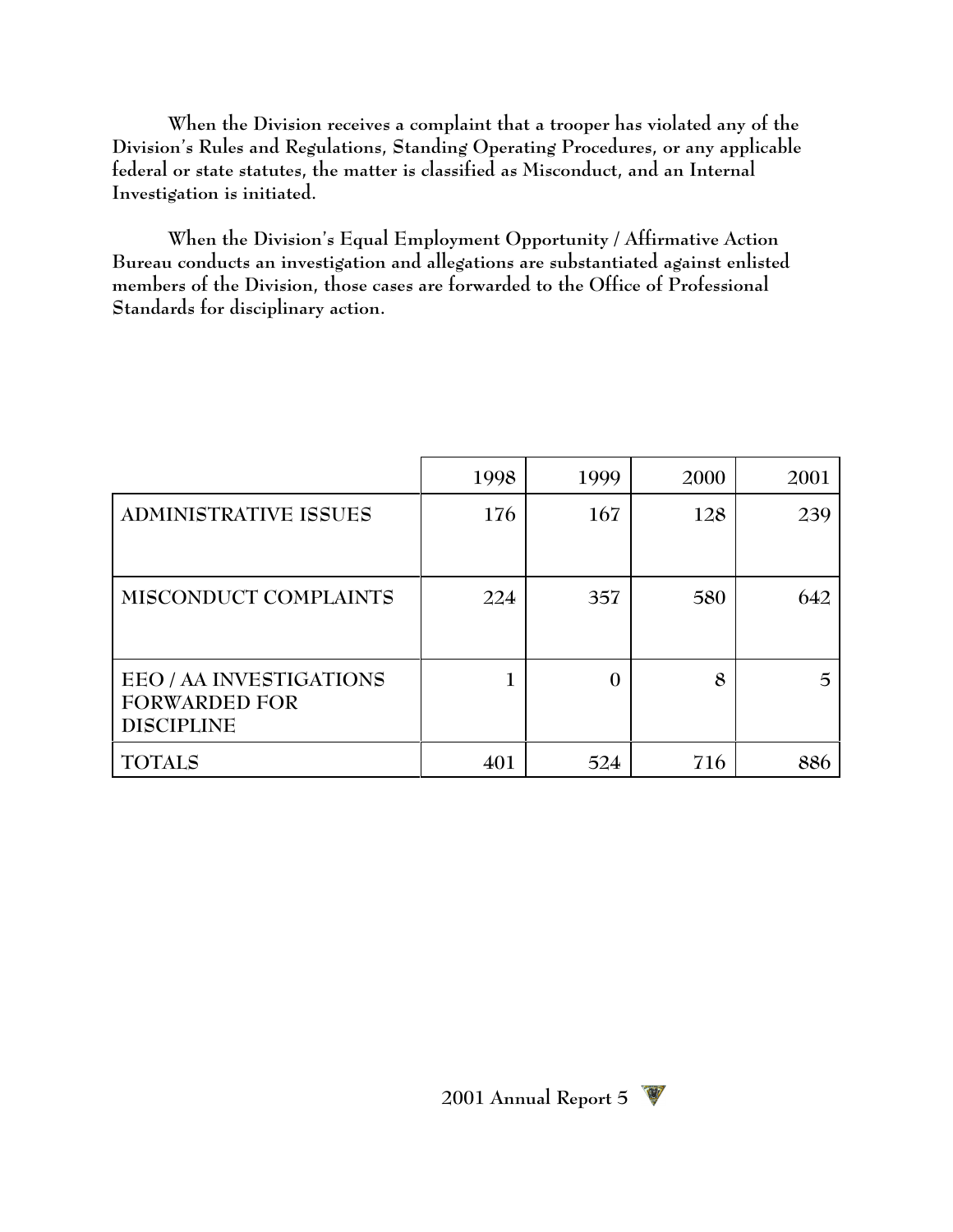

**Four Year Comparison of Incidents Reported**

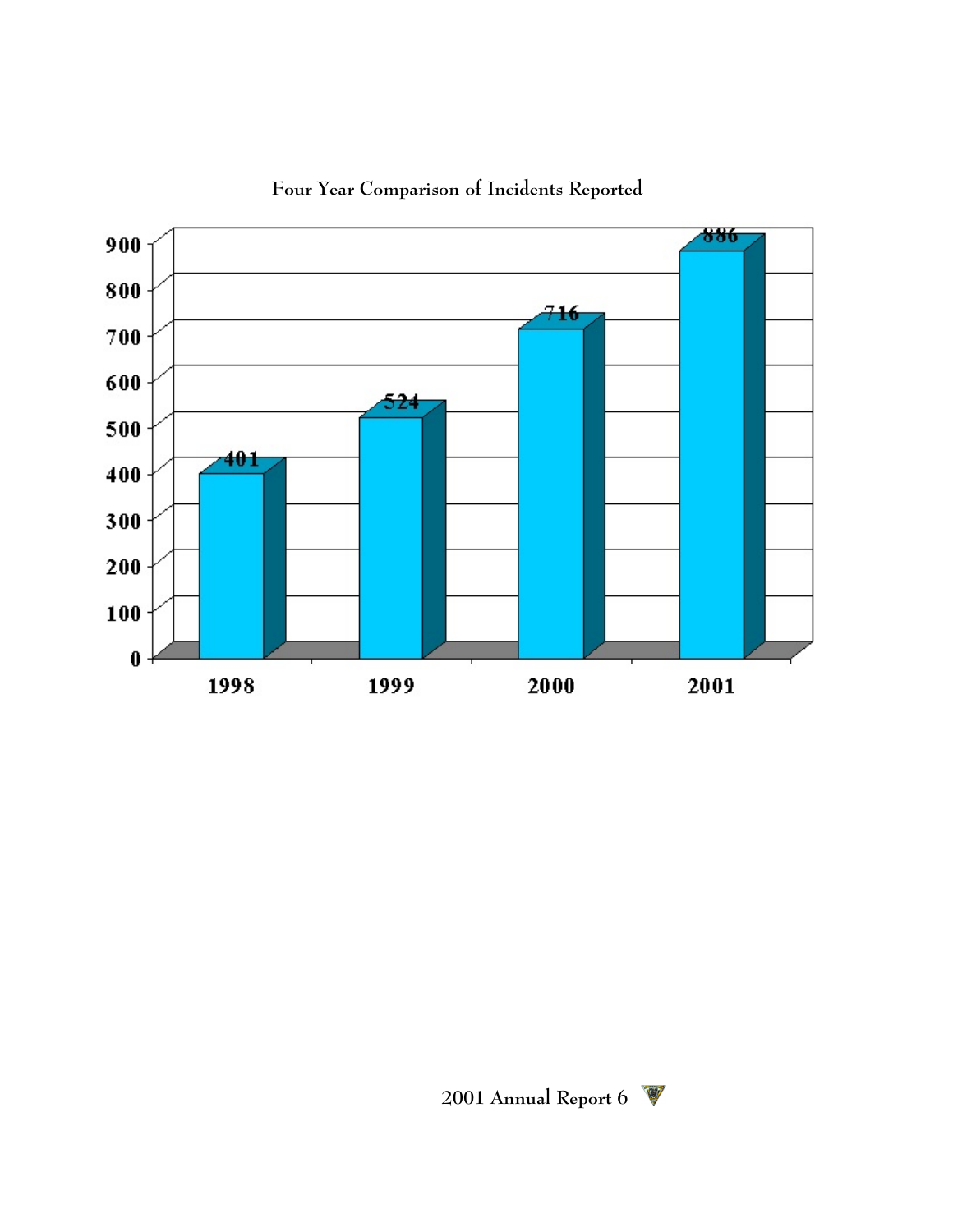#### **ORIGIN OF COMPLAINTS:**

**Of the 642 misconduct complaints received and processed in 2001, 518 (81%) were initiated by members of the public, and 124 (19%) were initiated internally. Of the complaints initiated by the public, 229 (44%) were initiated by citizens who had been arrested or issued a motor vehicle summons by a member of the state police. Sixteen (3%) complaints were initiated as a result of an allegation of off-duty conduct relating to domestic violence. The remaining 273 (53%) of the externally initiated complaints were made by citizens who, based solely on their complaints, did not indicate that they were arrested nor received any type of motor vehicle summons.**

**Of the 580 misconduct complaints received and processed in 2000, 465 (80%) were initiated by members of the public, and 115 (20%) were initiated internally. Of the complaints initiated by the public, 266 (57%) were initiated by citizens who had been arrested or issued a motor vehicle summons by a member of the state police. Eleven (12%) complaints were initiated as a result of an allegation of off-duty conduct relating to domestic violence. The remaining 188 (41%) of the externally initiated complaints were by citizens who were not arrested nor had they received any type of motor vehicle summons.**

**In 1999, of the 357 total misconduct complaints, 250 were initiated by members of the public and 107 were initiated internally. Of the 224 total misconduct complaints initiated in 1998, 162 were initiated by members of the public and 62 were initiated internally.**

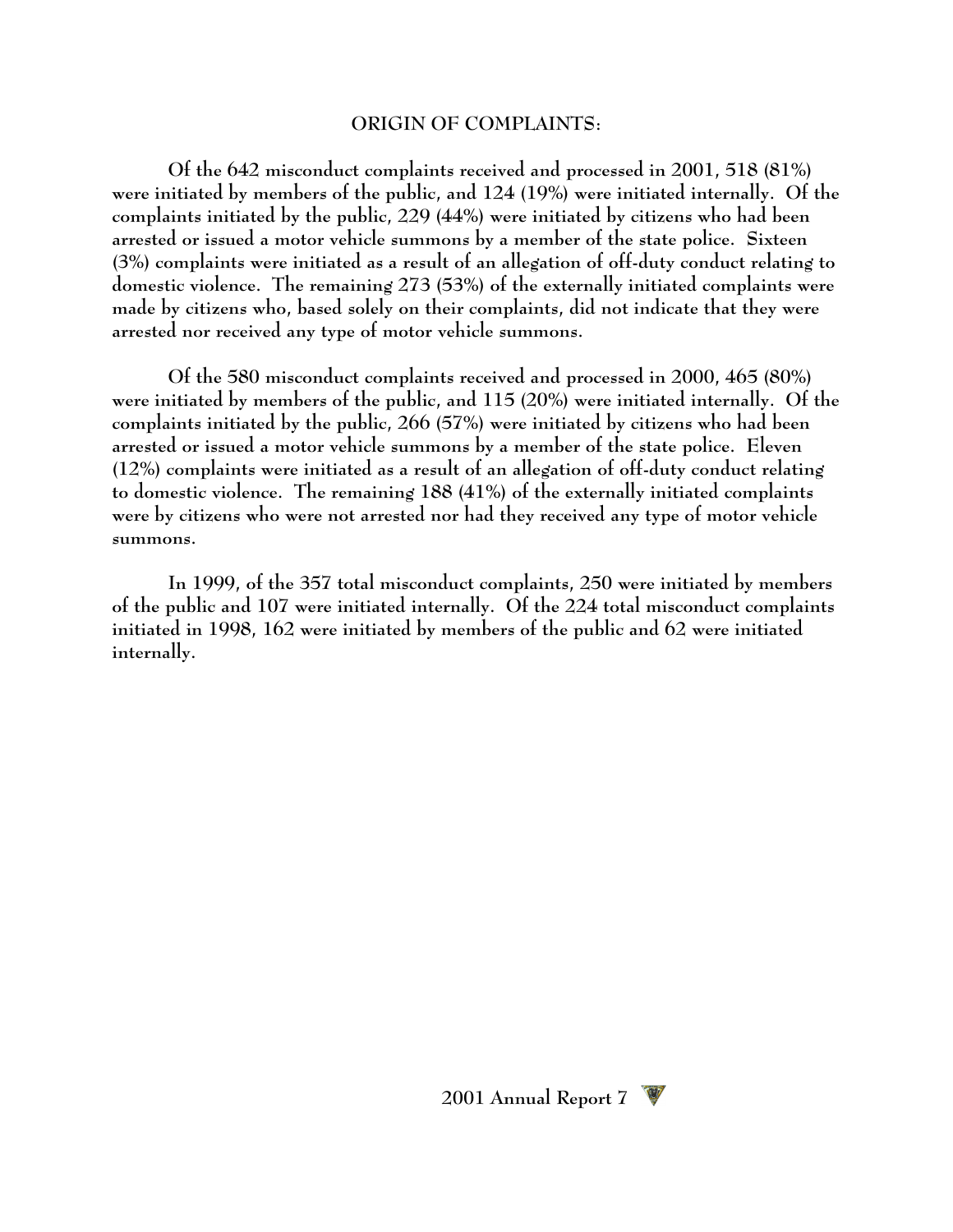



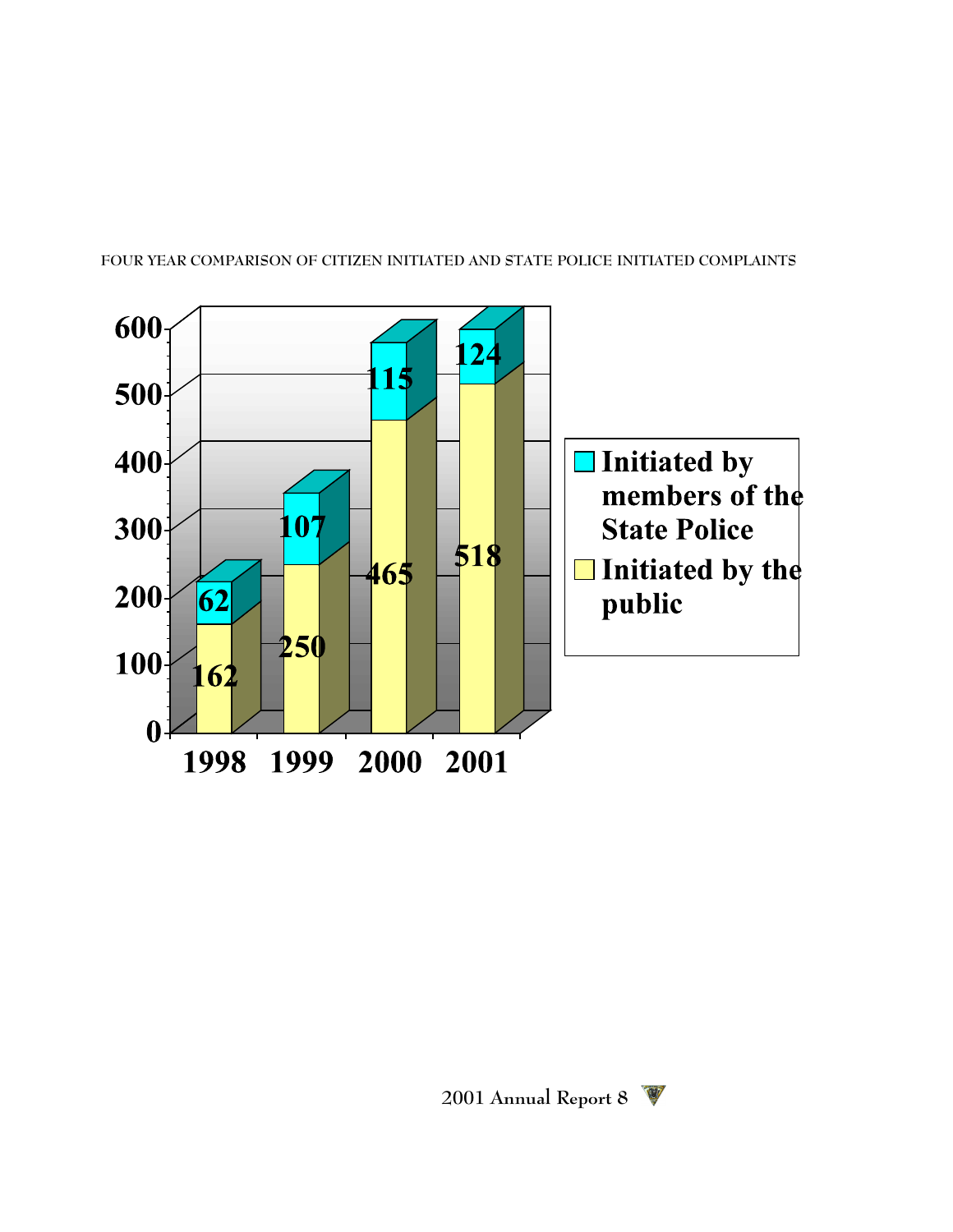## **CRIMINAL PROCEEDINGS INVOLVING MEMBERS OF THE STATE POLICE**

**The Office of Professional Standards investigates all matters where a member of the State Police has become the subject of a criminal proceeding. Criminal proceedings arise in a variety of ways. They can be initiated as a result of an investigation by Office of Professional Standards personnel; they may be the result of state or federal criminal investigations; they may arise from off-duty matters; or they may be the result of counter-complaints filed against a trooper by a defendant after the defendant has been arrested or charged by a trooper. Each matter represented below is the subject of a pending internal investigation.**

**Between January 1, 2001 and December 31, 2001, the following criminal complaints were signed or were pending against members of the Division:**

#### **Line of Duty: Citizen Initiated Criminal Matters**

**The following criminal charges were filed against members of the Division for incidents alleged to occur on-duty. Most were filed by individuals, (not law enforcement agencies) who were charged with motor vehicle and/or criminal offenses by the member. These cases have been reviewed, and it was determined the members' actions were within the scope of official duties and legally defendable.**

**Member was charged with Unsworn Falsification. This matter was Administratively Dismissed on 1/17/02.** 

**Member was charged with Conspiracy. This matter is pending court.**

**Two members were charged with Simple Assault. These charges are pending court.**

**Member was charged with Harassment. This matter is pending court.** 

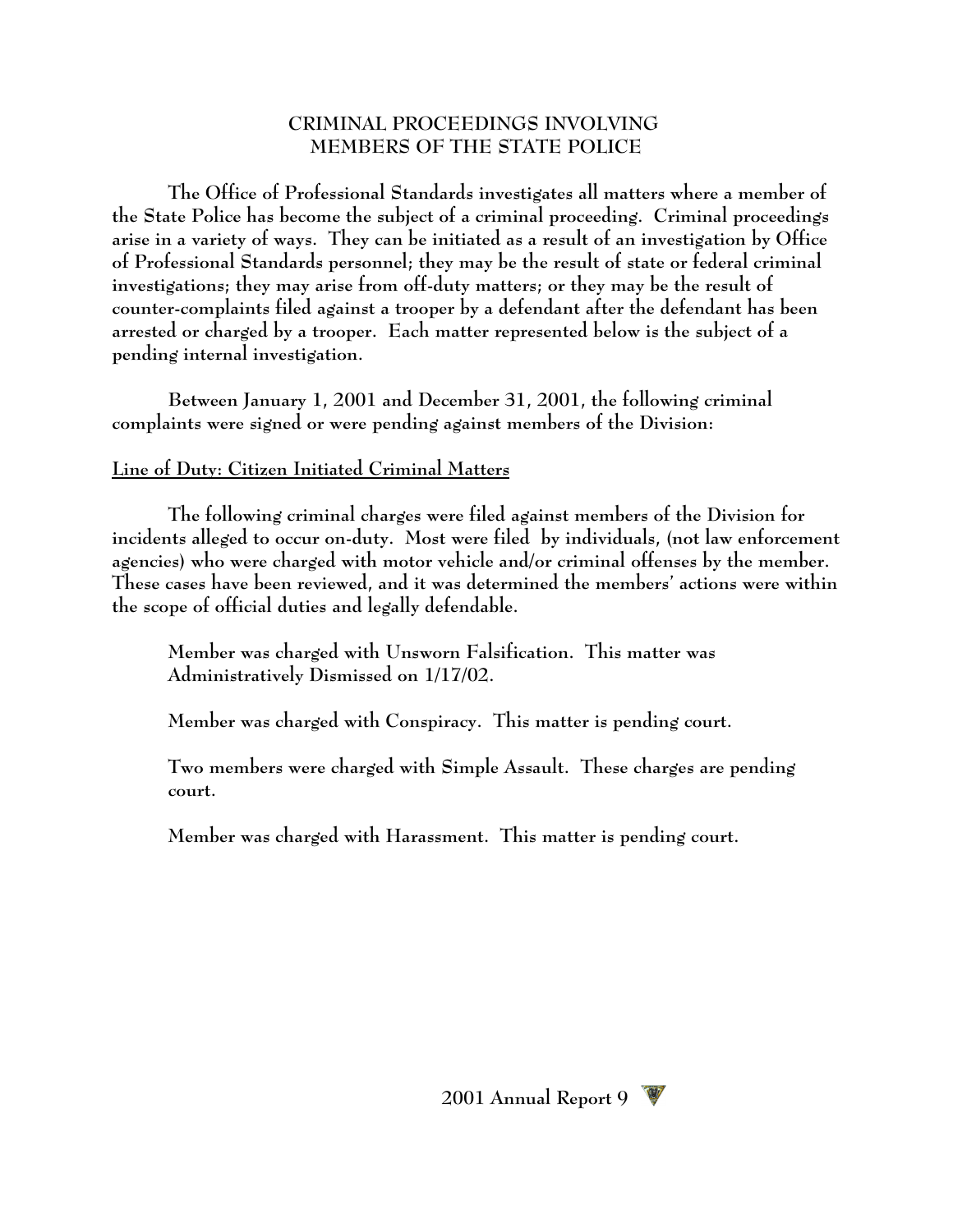# **On-duty Conduct: State Police or Other Law Enforcement Agency Initiated Proceedings**

**In the following cases, a member has been criminally charged by the State Police or other law enforcement agency and/or there has not been a finding that the member's behavior was within the scope of the member's official duties:**

| DATE OF OFFENSE | <b>CRIME/OFFENSE</b>                                                                                     | STATUS (as of January<br>29, 2002)  |
|-----------------|----------------------------------------------------------------------------------------------------------|-------------------------------------|
| 5/22/2000       | Assault                                                                                                  | Pending Court                       |
| 1/27/2000       | Theft                                                                                                    | Guilty 12/18/2000<br>Pending Appeal |
| 4/19/1999       | Official Misconduct<br><b>Attempted Murder</b><br>Aggravated Assault<br>Tampering With Public<br>Records | Guilty Plea 1/14/2002               |
| 4/19/1999       | Official Misconduct<br><b>Attempted Murder</b><br>Aggravated Assault<br>Tampering With Public<br>Records | Guilty Plea 1/14/2002               |

# **Off-duty Conduct**

**These cases represent criminal or disorderly persons offenses filed against Division members acting in an off-duty capacity and not related in any way to the performance of their State Police duties.**

**Member was charged with Obstructing the Administration of Law and Failure to Disperse. These charges were Administratively Dismissed.**

**Member was charged with Criminal Mischief and Possession of a Weapon for an Unlawful Purpose. The member was admitted into the Pre-Trial Intervention Program and retired from the Division.**

**2001 Annual Report 10 Member was charged with Aggravated Manslaughter, Vehicular Homicide, and**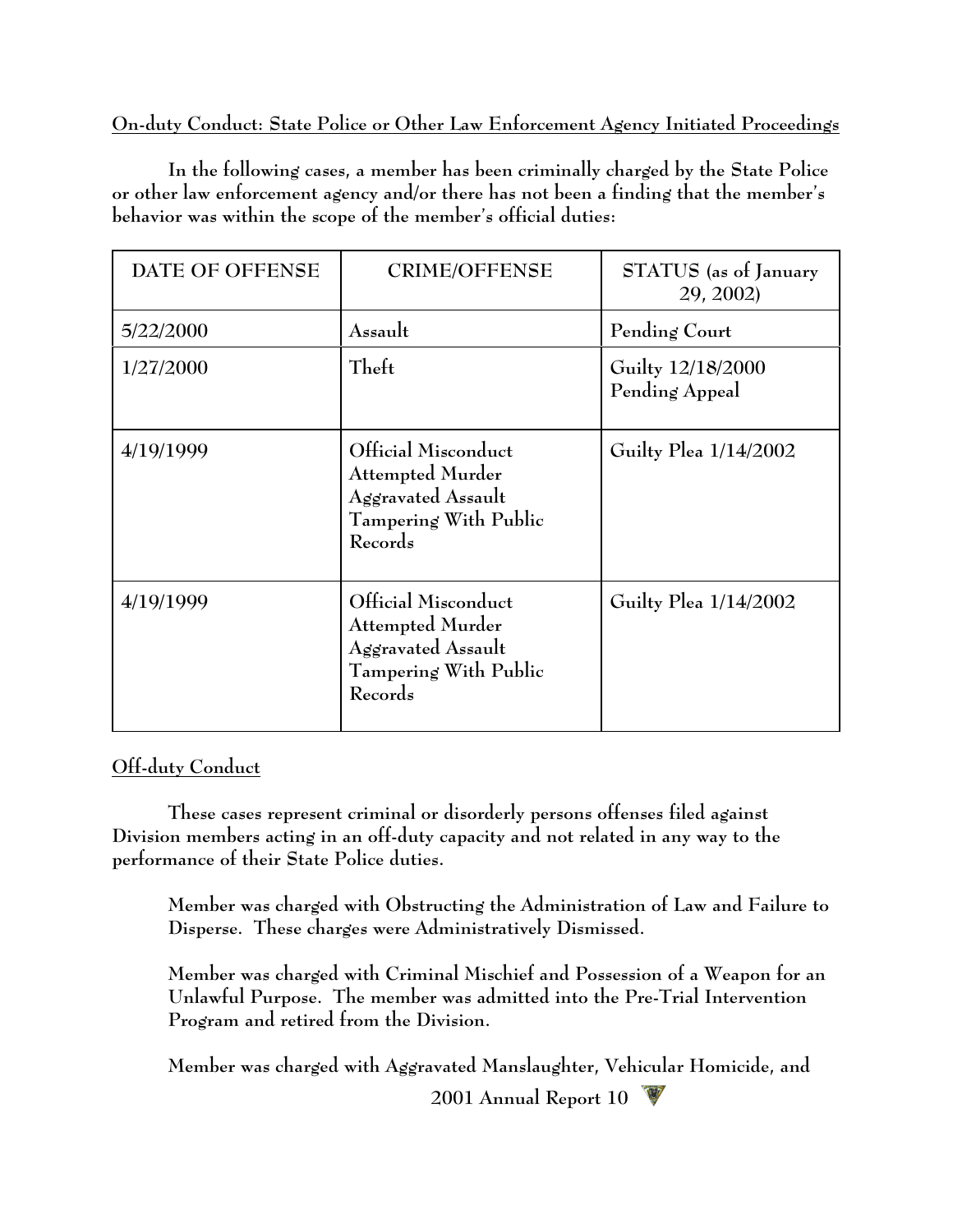**Aggravated Assault. The member was found Guilty and was ordered to forfeit his official position.**

**Member was charged with Simple Assault (Domestic Violence). This charge was Administratively Dismissed.** 

**Member was charged with Disorderly Conduct and Public Drunkenness. These charges are pending court.**

**Member was charged with Aggravated Assault and Terroristic Threats (Domestic Violence). These charges were Administratively Dismissed.**

**Member was charged with Simple Assault (Domestic Violence). This charge was Administratively Dismissed.**

**Member was charged with Aggravated Assault. This charge was Administratively Dismissed.**

**Member was charged with Theft of Moveable Property. This charge was Administratively Dismissed.**

# **ASSIGNMENT OF INVESTIGATIONS**

**Of the 642 year 2001 misconduct complaints, 415 were assigned for investigation to members of the Office of Professional Standards, 19 were referred to the Office of State Police Affairs for investigation, and 208 were assigned to other State Police supervisory personnel for investigation.**

## **ALLEGATION CATEGORIES AND OUTCOMES**

**All complaints are categorized based on the alleged offense. As of September 1, 2000, completed investigations, upon review by the Superintendent, are determined to have one of the following four dispositions:**

**Substantiated: an allegation is determined to be "substantiated" if a preponderance of the evidence shows a member violated State Police rules, regulations, protocols, standard operating procedures, directives, or training**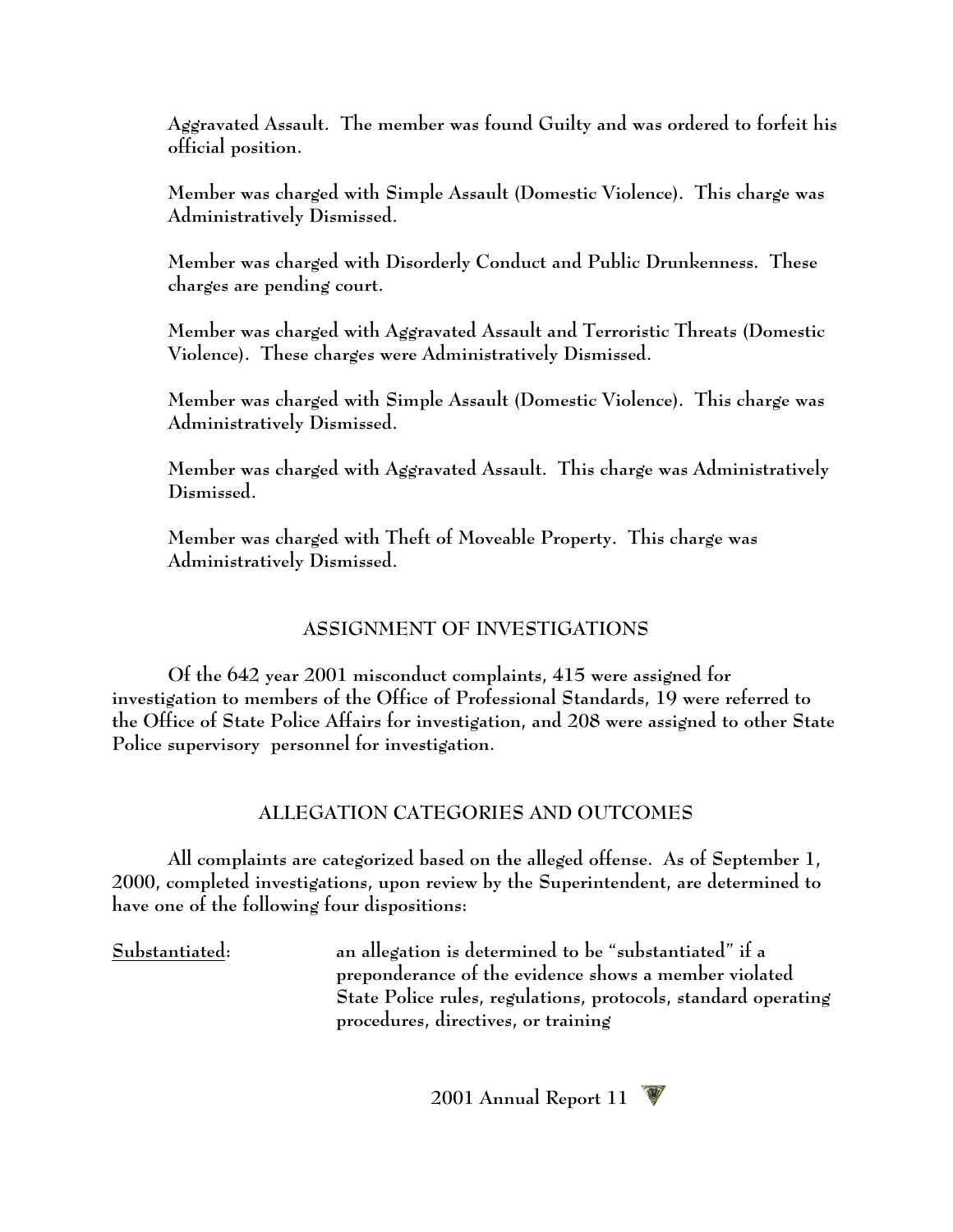| Unfounded:             | an allegation is determined to be "unfounded" if a<br>preponderance of the evidence shows that the alleged<br>misconduct did not occur.                                                                                           |
|------------------------|-----------------------------------------------------------------------------------------------------------------------------------------------------------------------------------------------------------------------------------|
| Exonerated:            | an allegation is determined to be "exonerated" if a<br>preponderance of the evidence shows the alleged conduct did<br>occur but did not violate State Police rules, regulations,<br>operating procedures, directives or training. |
| Insufficient evidence: | an allegation is determined to be "insufficient evidence"<br>where there is insufficient evidence to decide whether the<br>alleged act occurred.                                                                                  |

**Prior to September 1, 2000, completed investigations, upon review by the Superintendent, were determined to have one of the following three dispositions:**

| Substantiated:   | an allegation was determined to be "substantiated" if a<br>preponderance of the evidence showed a member violated<br>State Police rules, regulations, protocols, standing operating<br>procedures, directives, or training. |
|------------------|-----------------------------------------------------------------------------------------------------------------------------------------------------------------------------------------------------------------------------|
| Unfounded:       | an allegation was determined to be "unfounded" if a<br>preponderance of the evidence showed the alleged<br>misconduct did not occur or that the member's actions were<br>justified, legal, and proper.                      |
| Unsubstantiated: | an allegation was determined to be "unsubstantiated" if the<br>investigation produced insufficient information to prove or<br>disprove the allegation.                                                                      |

**Of the 518 citizen initiated complaints in 2001, 114 have been resolved. During the intake phase, 73 were closed by investigation and / or review of mobile video recordings of the incidents where the evidence showed that there were no violations of State Police policies or procedures. In addition, 41 investigations were completed. Of the 114 completed investigations, 13 (11.4%) resulted in a substantiated finding. Investigation continues into 404 citizen complaints.**

**Of the 124 complaints initiated by State Police supervisors or members in 2001, 20 investigations were completed. Of the 20 completed, 18 (90%) resulted in substantiated findings. 104 of these complaints are pending investigation.**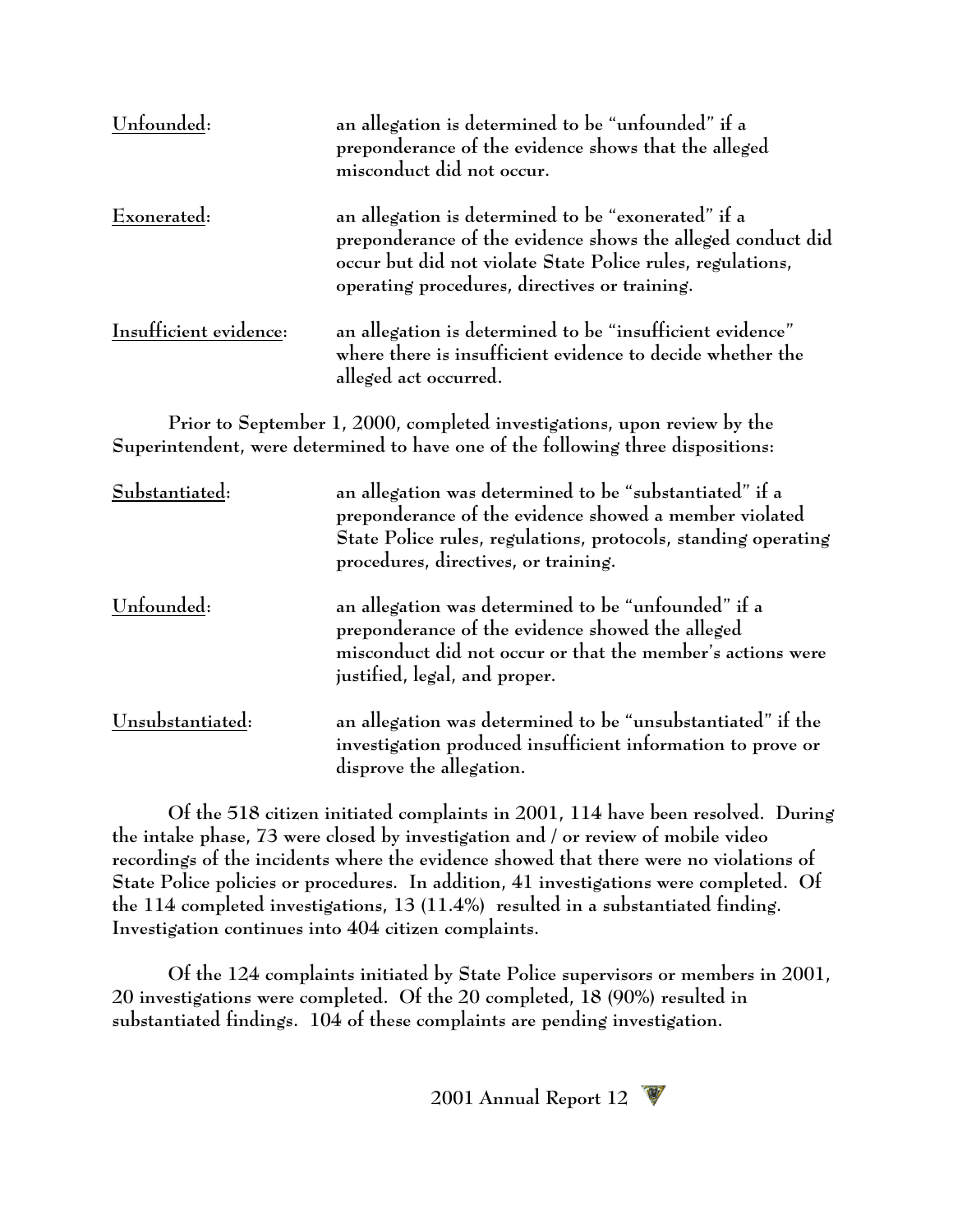#### **YEAR 2001 SUMMARY OF NEW COMPLAINTS AND COMPLETED CASES**

**The following table summarizes the total number of complaints received by the Office of Professional Standards during the year 2001 that resulted in Internal Investigations, the origin of the complaints, the total number of Principals (members of the Division who have been identified as the subjects of the investigations), and the general categories of the allegations. The right side summarizes the adjudication of cases by category that occurred during the year 2001, which includes complaints from 2000 and earlier:**

**Please refer to the tables on the following page.<sup>2</sup>**

**Note: The intake and disposition of complaints is an ongoing process. During <sup>2</sup> investigations matters may be reclassified. During the year, the Division also reports case data to the federal monitors as well as to the Office of the Attorney General which each publish case data. Due to the fluid nature of the handling of these matters, slight numerical differences may exist if the reports are compared.**

**<sup>2001</sup> Annual Report 13**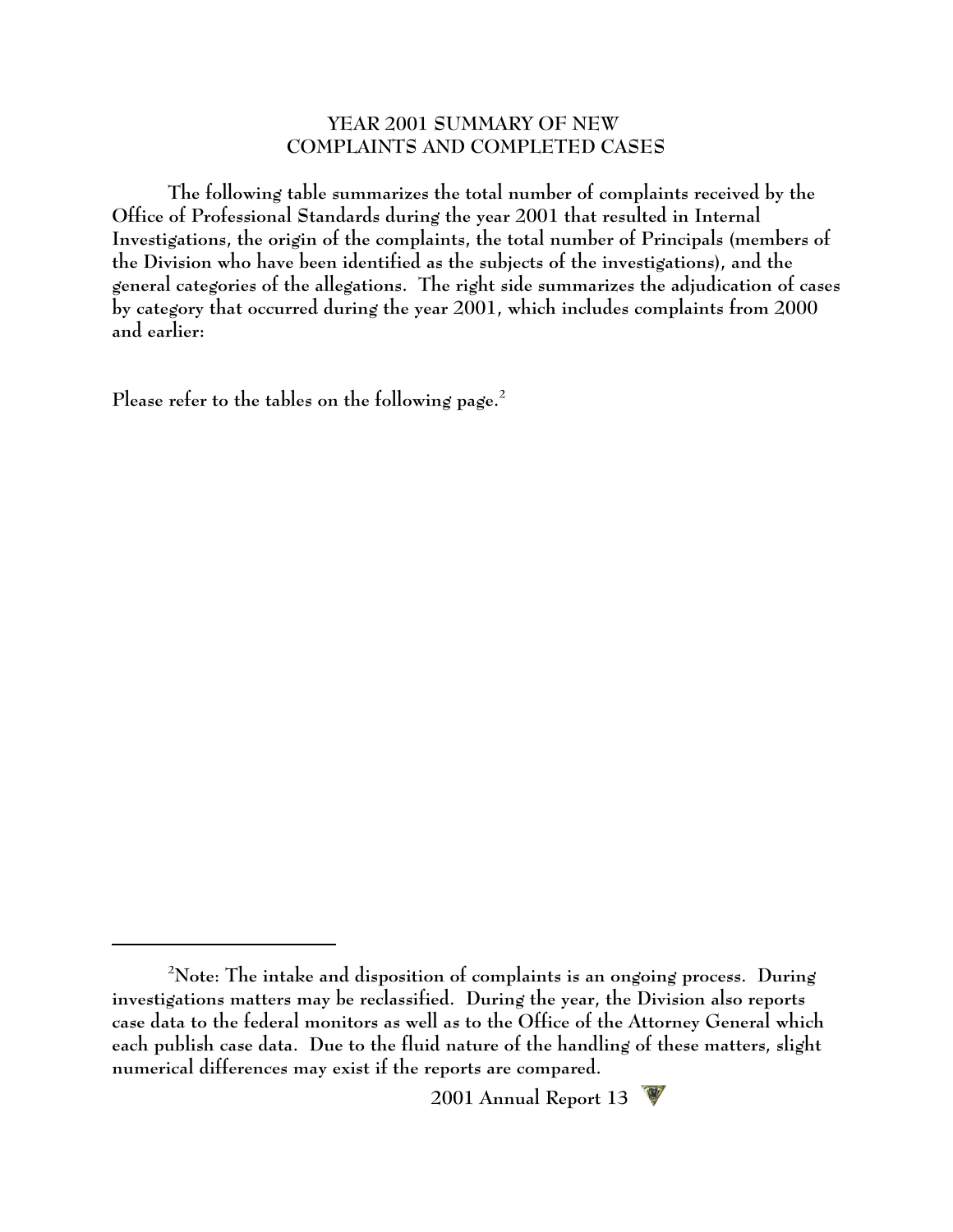# **NEW JERSEY STATE POLICE, OFFICE OF PROFESSIONAL STANDARDS SUMMARY OF NEW COMPLAINTS REPORTING PERIOD: JANUARY 1, 2001 THROUGH DECEMBER 31, 2001**

| 2001 Cases Received by Category for Internal Investigation |                  |                         |                |  |  |
|------------------------------------------------------------|------------------|-------------------------|----------------|--|--|
| Complaint Classification                                   | Origin           |                         | Principals     |  |  |
|                                                            | Public           | ${\bf SP}$              |                |  |  |
| Improper Search                                            | 10               |                         | 14             |  |  |
| Theft                                                      | $\mathfrak{Z}$   | $\overline{a}$          | $\mathfrak{Z}$ |  |  |
| Assault                                                    | 16               | $\mathfrak{Z}$          | 18             |  |  |
| Excessive Force                                            | $\boldsymbol{9}$ |                         | 10             |  |  |
| Differential Treatment                                     | 92               |                         | 88             |  |  |
| Other Harassment                                           | 22               | 6                       | 37             |  |  |
| Domestic Violence                                          | 9                | 6                       | 15             |  |  |
| Drug Violation                                             |                  | $\overline{\mathbf{4}}$ | $\overline{4}$ |  |  |
| Alcohol Violation                                          | $\overline{a}$   | $\mathbf 1$             | $\overline{a}$ |  |  |
| Failure to Perform Duty                                    | $40\,$           | 13                      | 53             |  |  |
| Driving Violation                                          | 56               | $\mathfrak{Z}$          | 52             |  |  |
| Attitude and Demeanor                                      | 108              | $\mathfrak{Z}$          | 110            |  |  |
| Admin. Violations                                          | $\mathbf 5$      | 45                      | 46             |  |  |
| Other                                                      | 146              | 38                      | 205            |  |  |
| <b>TOTALS</b>                                              | 518              | 124                     | 657            |  |  |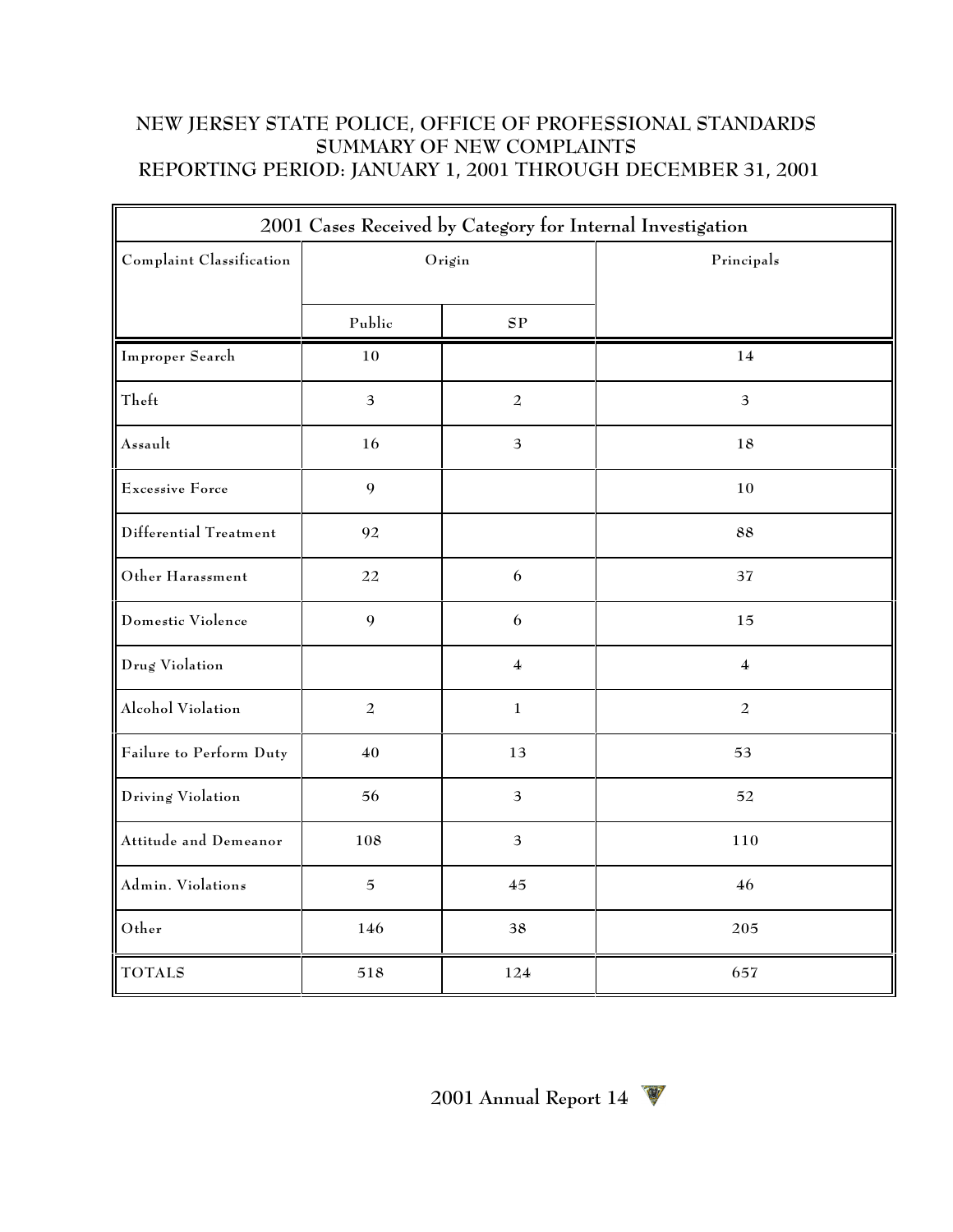#### **NEW JERSEY STATE POLICE, OFFICE OF PROFESSIONAL STANDARDS SUMMARY OF COMPLETED CASES REPORTING PERIOD: JANUARY 1, 2001 THROUGH DECEMBER 31, 2001**

|                             | Cases Completed by Category in Year 2001 |                                 |                                             |                                             |                                                                          |                                                         |                                                                         |  |
|-----------------------------|------------------------------------------|---------------------------------|---------------------------------------------|---------------------------------------------|--------------------------------------------------------------------------|---------------------------------------------------------|-------------------------------------------------------------------------|--|
| Complaint<br>Classification | Written<br>Warnings<br>Issued            | Written<br>Reprimands<br>Issued | Summary<br>Disciplinary<br>Hearings<br>Held | General<br>Disciplinary<br>Hearings<br>Held | Charges<br>Filed<br>$\operatorname{Summary}$<br>Disciplinary<br>Hearings | Charges<br>Filed<br>General<br>Disciplinary<br>Hearings | Closed as<br>Unfounded,<br>Unsubstantiated,<br>Insufficient<br>Evidence |  |
| Improper<br>Search          |                                          | $\mathbf 1$                     |                                             |                                             |                                                                          |                                                         | $\overline{\mathbf{4}}$                                                 |  |
| Theft                       |                                          |                                 |                                             |                                             |                                                                          |                                                         | $\ensuremath{\mathsf{3}}$                                               |  |
| Assault                     |                                          | $\sqrt{2}$                      |                                             | $\mathfrak{Z}$                              |                                                                          | $1**$                                                   | 26                                                                      |  |
| <b>Excessive Force</b>      |                                          |                                 |                                             |                                             |                                                                          |                                                         | $1\,$                                                                   |  |
| Differential<br>Treatment   | ${\bf 5^*}$                              | $3^*$                           |                                             |                                             |                                                                          |                                                         | 60                                                                      |  |
| Other<br>Harassment         | $\mathbf{3}$                             | $\overline{\mathbf{4}}$         |                                             |                                             |                                                                          |                                                         | 32                                                                      |  |
| Domestic<br>Violence        |                                          |                                 | $\,1$                                       |                                             |                                                                          |                                                         | $\overline{\mathfrak{I}}$                                               |  |
| Drug Violation              |                                          | $1^{\ast}$                      |                                             |                                             |                                                                          |                                                         |                                                                         |  |
| Alcohol<br>Violation        |                                          | $\mathbf{1}$                    |                                             |                                             |                                                                          |                                                         | $\overline{\mathbf{4}}$                                                 |  |
| Failure to<br>Perform Duty  | $\overline{a}$                           | 16                              |                                             | $\,1$                                       |                                                                          |                                                         | 24                                                                      |  |
| Driving<br>Violation        | $\mathbf{1}$                             | $\sqrt{2}$                      |                                             |                                             |                                                                          |                                                         | 24                                                                      |  |
| Attitude and<br>Demeanor    | $\overline{\mathbf{I}}$                  | $\mathfrak{Z}$                  |                                             | $\,1$                                       |                                                                          |                                                         | $71\,$                                                                  |  |
| Admin.<br>Violations        | 16                                       | 26                              | $10\,$                                      | $\overline{a}$                              |                                                                          |                                                         | 14                                                                      |  |
| Other                       | $\sqrt{2}$                               | 6                               |                                             |                                             |                                                                          | $1**$                                                   | 46                                                                      |  |
| <b>TOTALS</b>               | 36                                       | 65                              | 11                                          | $\overline{\mathbf{Z}}$                     |                                                                          | $\overline{a}$                                          | 316                                                                     |  |

**\* In 2001, 8 or 12% of the 68 cases closed in the Differential Treatment category resulted in Substantiated secondary allegations.**

**\*\* Members retired or resigned prior to imposition of discipline.**

**2001 Annual Report 15**  W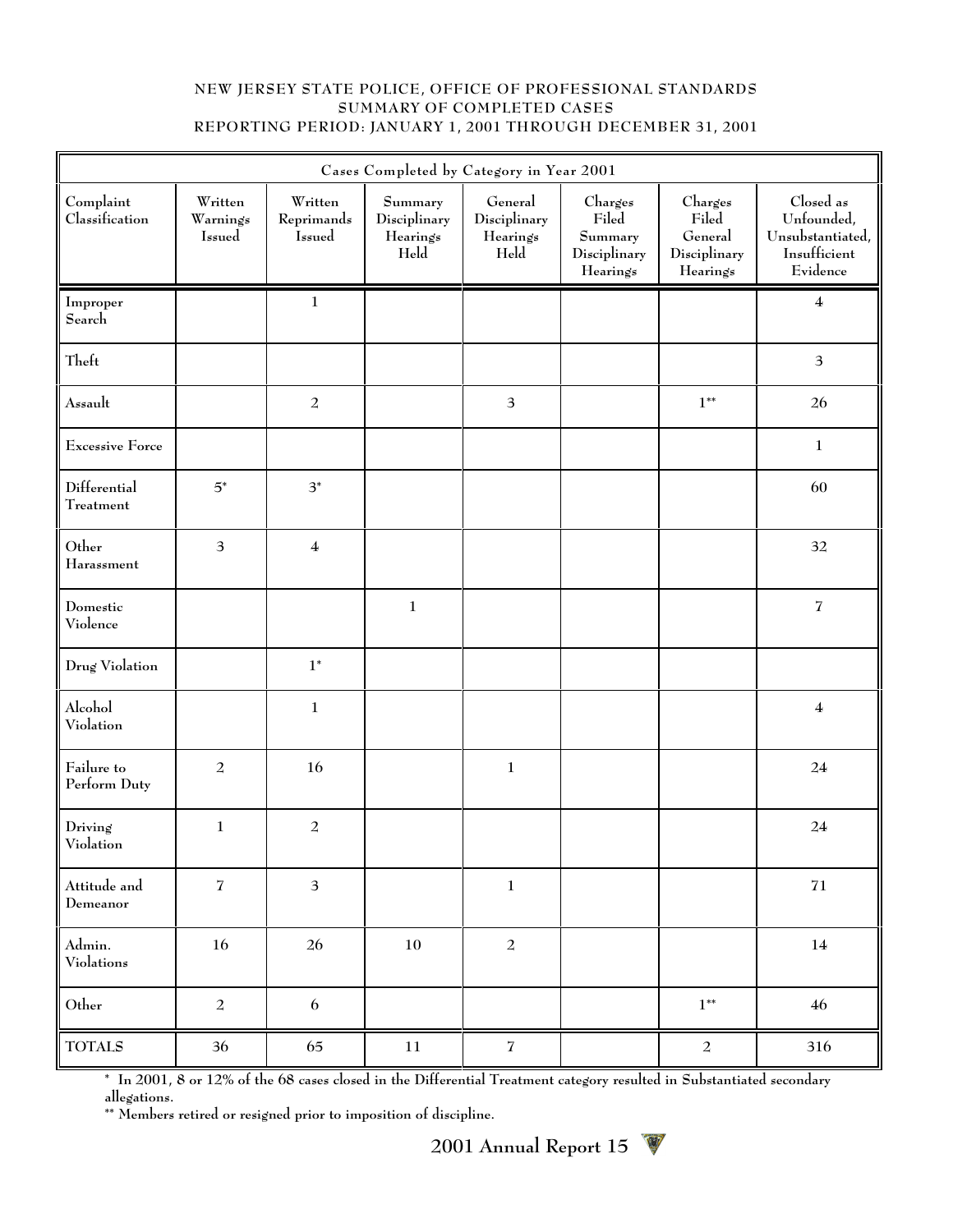## **MAJOR CASE OVERVIEW FOR 2001**

**During 2001, a small number of the Division's enlisted personnel were involved with allegations of serious misconduct. These included administrative violations, violations of the public trust and, in some cases, criminal allegations. The Office of Professional Standards has initiated investigations into these violations which have resulted in the suspension of 3 Division members pending the completion of the investigation and disposition of the allegations.<sup>3</sup>**

## **MAJOR INVESTIGATIONS SERIOUS MISCONDUCT BREAKDOWN**

| <b>Criminal Law Violations</b>       |  |
|--------------------------------------|--|
| Illegal Drug Use and Related Conduct |  |

# **MAJOR INVESTIGATIONS SYNOPSIS**

# **Criminal Violations:**

**Member was suspended after being Indicted by a State Grand Jury for Official Misconduct (Second Degree), Perjury (Third Degree), False Swearing (Fourth Degree), and Falsifying Records (Fourth Degree).**

**An off-duty member was suspended after he was charged with Public Drunkenness and Disorderly Conduct.**

**Member was charged by a local police department with Aggravated Assault. The charge was subsequently remanded to the municipal court where it was Administratively Dismissed.**

# **Illegal Drug Use and Related Conduct:**

**Member was suspended after an annual Medical Review Examination urine screening and two subsequent screens ordered by the Superintendent proved positive for an illegal controlled dangerous substance. The member is currently awaiting a disciplinary hearing.**

**Please note that one case may appear in more than one category within this <sup>3</sup> report.**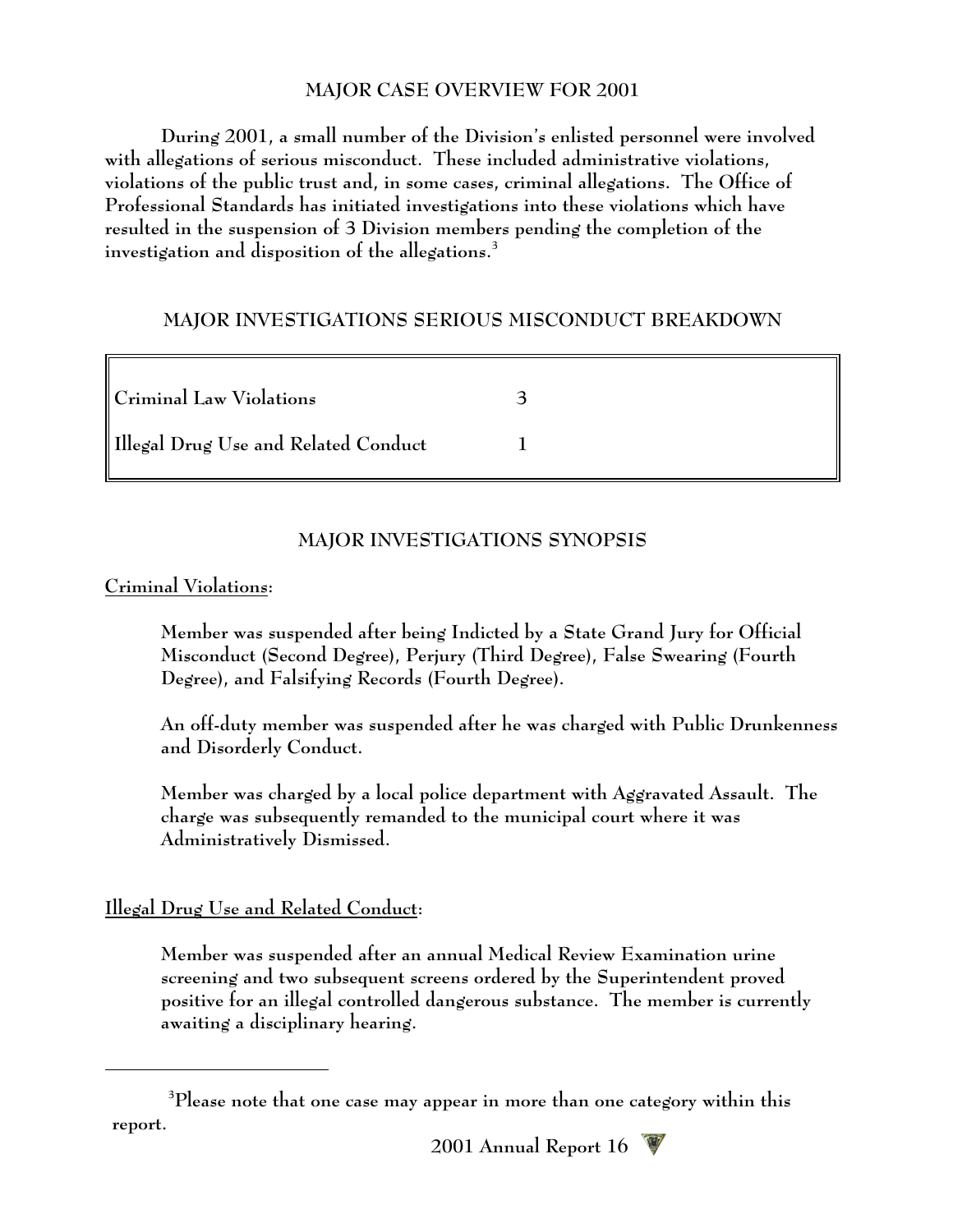## **COMPLETED DISCIPLINE**

**The State Police disciplinary system provides for 3 formal dispositions of substantiated violations of rules and regulations. They are:**

| General Disciplinary Hearing   | may result in termination, suspension of any<br>duration imposed by the Superintendent, and/or<br>a reduction in rank and/or grade |
|--------------------------------|------------------------------------------------------------------------------------------------------------------------------------|
| Summary Disciplinary Hearing : | may result in a suspension of up to 30 days                                                                                        |
| Written Reprimand              | may result in a suspension of up to 5 days                                                                                         |

#### **SYNOPSIS OF MAJOR DISCIPLINE**

**The following is a synopsis of discipline imposed as a result of General and Summary Disciplinary Hearings convened during calendar year 2001:**

**Member was found guilty for acting or behaving in an unofficial or private capacity to his personal discredit involving a domestic dispute with his then-wife and was terminated from the Division of State Police.**

**Member pled guilty for his failure to follow the directions and instructions of municipal police officers during a neighborhood incident and was suspended for 42 days.**

**Member pled guilty for failure to follow instructions given by his supervisor by operating a helicopter during hours of darkness without the use of illumination devices and was suspended for 60 days.**

**Member was found guilty of improperly maintaining control of a prisoner to the extent the prisoner sustained personal injuries while under custodial care. Member utilized a leg sweep motion to neutralize the prisoner while handcuffed. Member was suspended for one year.**

**Member was found guilty of engaging in an inappropriate conversation with a motorist during a motor vehicle stop, failing to contact Operational Dispatch to record this stop, failing to record the stop on his Daily Activity Patrol Log and being culpably inefficient in his failure to comply with procedures concerning motor vehicle stops. Member was suspended for 4 months.**

**Member was found guilty for acting in a private capacity to his personal discredit and to the discredit of the Division. Member was suspended for 9 months.**

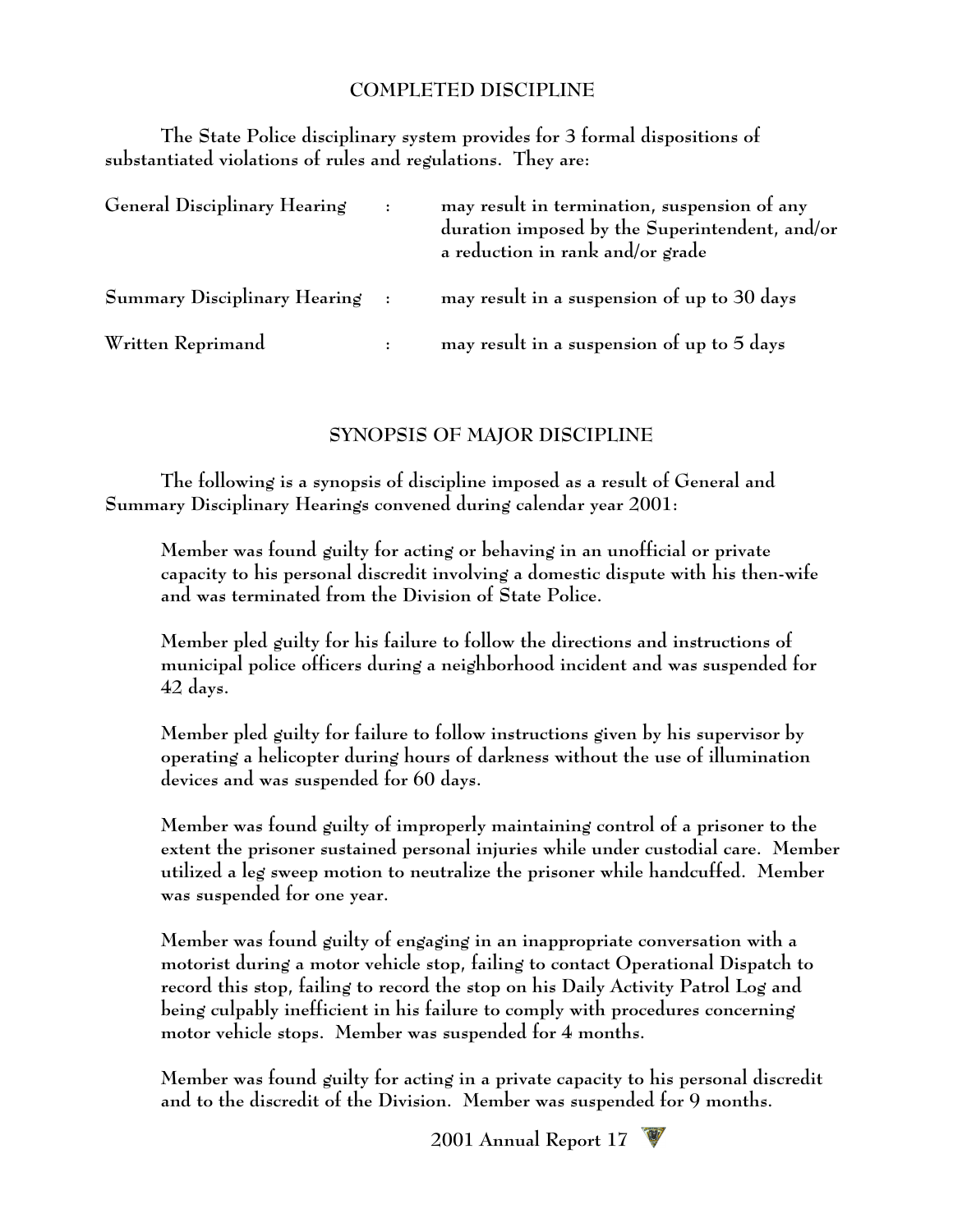**Member pled guilty to engaging in repeated, inappropriate telephone conversations with several individuals to his personal discredit and becoming involved in a dispute with the proprietor of a commercial establishment. Member was suspended for 30 days.**

**Member was found guilty of failing to call in a motor vehicle stop, failing to document that motor vehicle stop on his Daily Activity Patrol Log, failing to respond to and secure a motor vehicle accident with undetermined injuries, performing his duty in a culpable inefficient manner by failing to diligently pursue further investigative inquiries when the motorist presented to him several conflicting pieces of identification, and conducting himself in an official capacity to his personal discredit and to the discredit of the Division by engaging in improper and inappropriate conversations with a female motorist. Member was terminated from the Division of State Police.**

**Member pled guilty to engaging in inappropriate and threatening conversations with law enforcement officers during two separate telephone calls and improperly attempting to use his official position to secure the return of personal property from a law enforcement agency. Member was suspended for 30 days.**

**Member pled guilty to failing to call in at least four motor vehicle stops but not more than thirty three motor vehicle stops over a four month period. Member was suspended for 15 days.**

**Member pled guilty to failing to report through the Division chain of command that he had received a thing of value from a motorist during a motor vehicle stop. Member was suspended for 14 days.**

**Member pled guilty to failing to properly secure evidence which he had confiscated in a criminal investigation and being culpably inefficient by failing to clearly articulate the sequence of events relating to the arrest of an individual in the narrative portion of the criminal investigation report. Member was suspended for 11 days.**

**Member pled guilty to engaging in inappropriate conduct during a domestic dispute to his personal discredit. Member was suspended for 10 days.**

**Member pled guilty to the misuse of assigned troop transportation by operating the vehicle for personal business while off-duty and without permission. Member was suspended for 15 days.**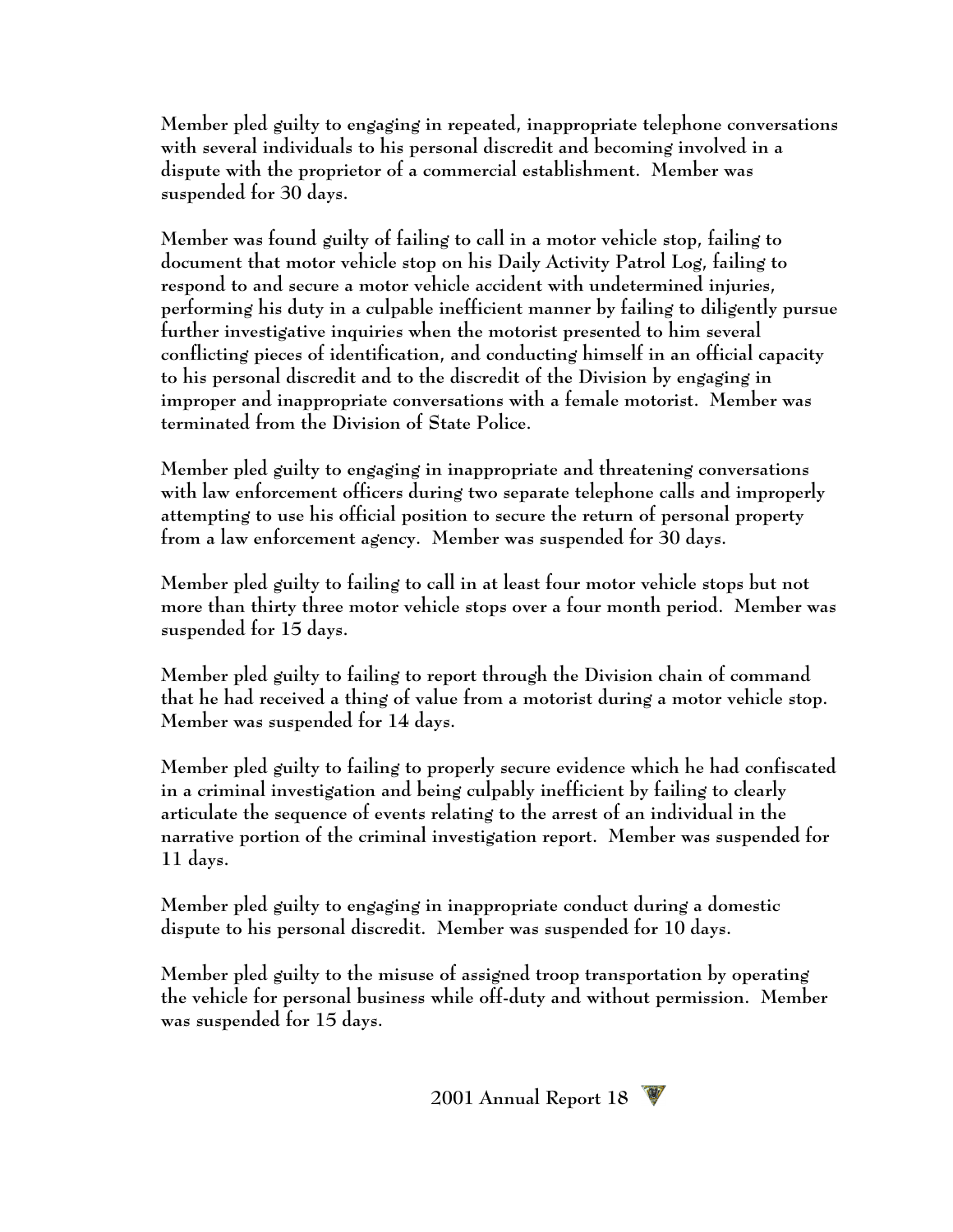**Member pled guilty to the fact that his log-on-code was activated on a computer when an improper criminal history inquiry was made, accepting a complimentary benefit, and using his fictitious identification for a non-investigative purpose in his acceptance of this benefit. Member was suspended for 27 days.**

**Member pled guilty to being culpable inefficient in that he issued eight written warnings without providing a copy to the motorists and failing to contact the Operational Dispatch Unit prior to undertaking enforcement action with several motorists in a service area. Member was suspended for 15 days.**

**Member pled guilty to transporting civilian passengers in assigned troop transportation without authorization. While en route to his duty assignment, the member was involved in a motor vehicle accident resulting in personal injuries to the civilian passengers. Member was suspended for 7 days.**

**Member was found guilty of submitting inaccurate Weekly and Cycle Activity Reports while acting as a unit supervisor. Member was suspended for 15 days.**

**Member pled guilty to misusing troop transportation to conduct personal business while off-duty without authorization and becoming involved in a motor vehicle accident. Member was suspended for 15 days.**

**Member pled guilty to inflating the numbers of motor vehicle summonses credited to him and thereby falsifying a New Jersey State Police Monthly Patrol Activity Log. Member was suspended for 9 days.**

**Member pled guilty to operating assigned troop transportation while having unauthorized passengers in vehicle without having first obtained prior authorization. Member was suspended for 7 days.**

**Member pled guilty to using assigned troop car to conduct personal business, while off-duty, without authorization and failing to properly secure troop car while on vacation. Member was suspended for 15 days.**

**Member pled guilty to accepting a gift and was suspended for 15 days.**

**Member pled guilty to failing to sign off the C.A.D. system during duty hours and leaving his assigned marked troop car unattended. Member was suspended for 10 days.**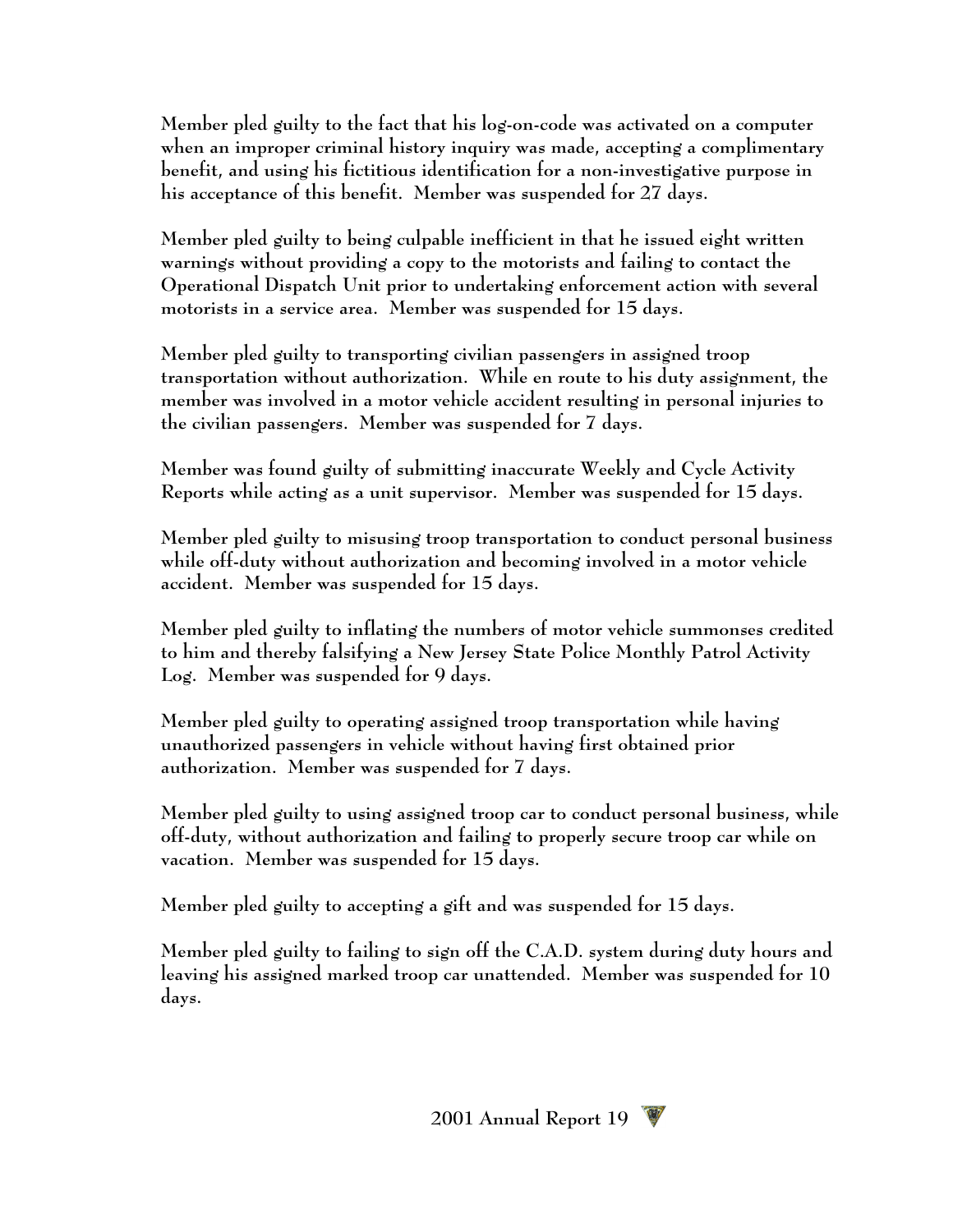**Member pled guilty to failing to transact official State Police business through the Division chain of command and failing to ensure that equipment was properly entered into the Division's Property Control Unit inventory. Member was suspended for12 days.**

**Member pled guilty to using or attempting to use member's official position to secure unwarranted privileges or advantages for such member or for others and failing to obey a verbal order. Member was suspended for 15 days.**

**In addition, two members resigned/retired from the Division of State Police in lieu of disciplinary hearings. Eleven other enlisted members retired during 2001 with pending internal investigations that were completed with recommended discipline.**

# **SYNOPSIS OF MINOR DISCIPLINE**

**In addition to disciplinary hearings, during the year 2001, there were 107 Written Reprimands issued by the Superintendent for a variety of offenses. These include suspensions from 0 to 5 days. The following is a synopsis of Written Reprimands issued by the Superintendent:**

**Seventeen were issued for Failure to Call in a Motor Vehicle Stop**

**Thirteen were issued for Lost Equipment**

**Eleven were issued for Failure to Enter into C.A.D.**

**Eight were issued for Failure to Supervise**

**Eight were issued for failure to notify Operational Dispatch Unit**

**Seven were issued for Culpable Inefficiency**

**Seven were issued for Incomplete, Erroneous or False Reports**

**Four were issued for Improper Comments**

**Three were issued for Motor Vehicle Violations**

**Three were issued for Failure to Identify oneself as a "Trooper"**

**Two were issued for Failure to Appear in Court**

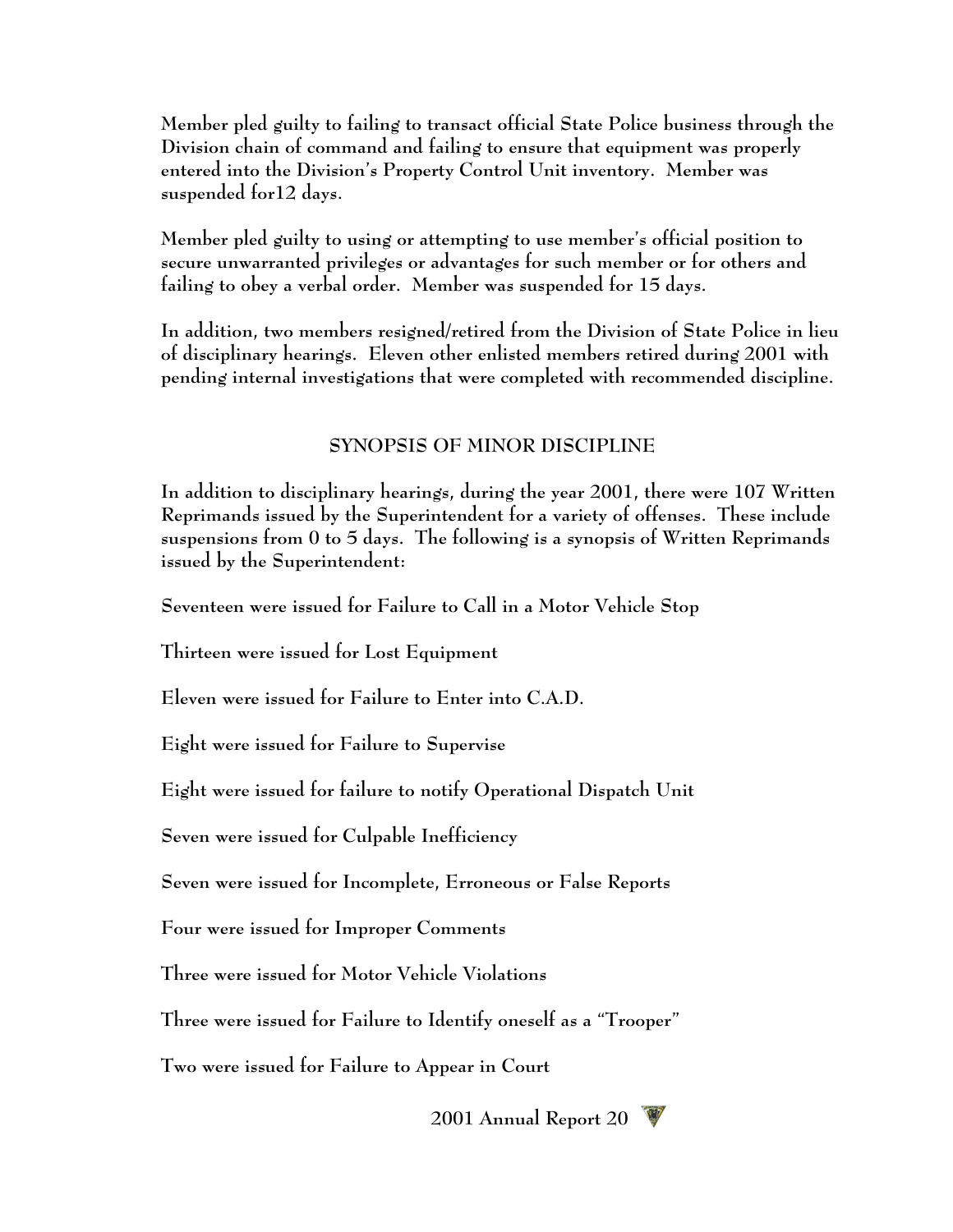**Two were issued for Failure to Conduct a Proper Investigation Two were issued for Accepting a Gift Two were issued for Unauthorized Release of Information Two were issued for Failure to Complete Consent to Search Forms Two were issued for failure to following the Chain of Command Two were issued for Failure to Properly Secure Evidence One was issued for Patrol Procedure violations One was issued for Unauthorized Use of Troop Car One was issued for False Testimony in Court One was issued for a Motor Vehicle Accident One was issued for Unauthorized Outside Employment One was issued for Assault One was issued for Failure to Take an Internal Complaint One was issued for Improper Attitude and Demeanor One was issued for Failure to Carry Issued Firearms One was issued for Improper Handling of a Weapon One was issued for Failure to Respond Appropriately for Medical Assistance One was issued for Failure to List Prescription Medication during a Fitness for Duty Examination**

## **OTHER CORRECTIVE ACTIONS**

**The Superintendent, in conjunction with the Office of Professional Standards, implemented a Written Warning Program during the year 2000 in which inappropriate or deficient conduct by a member not appropriate for or not requiring a disciplinary**